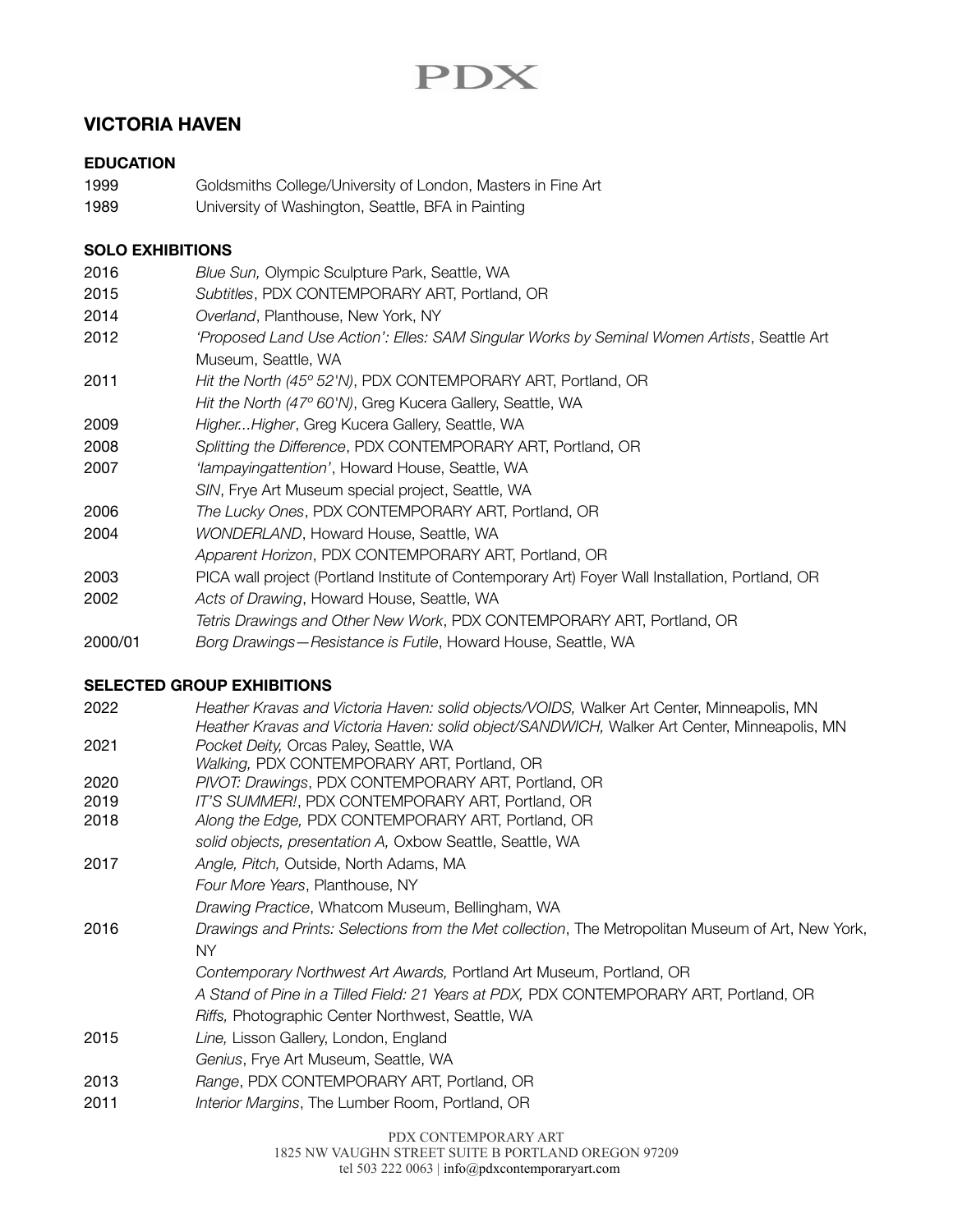|               | Reclaimed: Nature and Place Through Contemporary Eyes, Seattle Art Museum, Seattle, WA       |
|---------------|----------------------------------------------------------------------------------------------|
|               | The Three Dimensional Line, Kirkland Arts Center, Kirkland, WA, curated by Ellen Ziegler     |
|               | Vortexhibition Polyphonica, Henry Art Gallery, Seattle, WA                                   |
|               | The New American Landscape, Kahnaway Art & Ecology, Washougal, WA                            |
| 2010          | Northwest Artist Editions, Open Satellite, Seattle, WA                                       |
|               | Sounds Human, Bumbershoot, Seattle, WA, curated by Lele Barnett and Kathy Lindenmayer        |
|               | Show of Hands: Northwest Women Artists 1880-2010, Whatcom Museum, Bellingham, WA             |
|               | Vantage, Archer Gallery, Clark College, Vancouver, WA                                        |
| 2008          | Century 21: Dealer's Choice, The Wright Space, Seattle, WA                                   |
|               | Gimme, curated by Suzanne Beal for Cornish College of the Arts, Seattle, WA                  |
| 2007          | As it Seems, curated by Pamela Meredith for Susan Hobbs Gallery, Toronto                     |
|               | Elegantly Frugal, Deceptively Simple, Schneider Museum of Art-Southern Oregon University,    |
|               | Ashland, OR                                                                                  |
|               | Circle-Triangle-Square, Archer Gallery, Clark College, Vancouver, WA                         |
|               | Northwest Biennial, Tacoma Art Museum, Tacoma, WA                                            |
| 2006          | Over + Over: Passion for Process, Austin Museum of Art, Austin, TX                           |
|               | Take the Cake, The Stranger Genius Retrospective, Henry Art Gallery, Seattle, WA             |
|               | Paper Trails, Howard House, Seattle, WA                                                      |
|               | Swallow Harder - Selections from the Ben and Aileen Krohn Collection, Frye Art Museum,       |
|               | Seattle, WA                                                                                  |
| 2005          | Infrastructure, Voltaire Space, London, England                                              |
|               | Group Show, Sun Valley Arts Center. Sun Valley, ID                                           |
|               | Unexpected Watercolor, The Art Gym, Portland, OR                                             |
|               | Over & Over, Krannert Art Museum, Champaign, IL; Addison Gallery, Andover MA;                |
|               | Katonah Museum of Art, Katonah, NY                                                           |
| 2003          | Out of Site: Fictional Architectural Spaces, curated by Anne Ellegood from the New Museum &  |
|               | Rhonda Howard, The Henry Art Gallery, Seattle, WA                                            |
| 2002          | Selections Benefit Show, The Drawing Center, New York, NY                                    |
|               | Multiplex at Bumbershoot, Curated by Michael Van Horn, Seattle, WA,                          |
| 2001          | 12 Views, The Drawing Center, New York City, NY                                              |
| 2000          | Ways of Living, Tablet Gallery, London                                                       |
| 1999/2000     | Drawing Space, Curated by Beth Sellars, Suyama Space, Seattle, WA                            |
| 1999          | MA show, Goldsmiths College, London, England                                                 |
|               | Ways of Living, Curated by Rozalind Drummond, RMIT Gallery, Melbourne, Australia             |
| 1998          | Insignificants, Malmo, Sweden                                                                |
|               | The Globe Gallery, Flashpoint, Tyne and Wear, England                                        |
| 1994          | Contrari-wise Painting, The SPACE Gallery, Chicago, IL                                       |
| 1992          | Sign of the Cross, Jamison/Thomas Gallery, Portland, OR                                      |
|               |                                                                                              |
| <b>AWARDS</b> |                                                                                              |
| 2016          | Contemporary Northwest Art Award, Portland Art Museum, Portland, OR                          |
| 2013          | Neddy Award, The Behnke Foundation, Seattle, WA                                              |
| 2010          | Open Satellite Northwest Artist Editions                                                     |
| 2009          | Office of Arts and Culture Project Grant, Seattle, WA<br>4Culture project grant, Seattle, WA |
| 2006          | Office of Arts and Culture Purchase, Seattle, WA                                             |
|               |                                                                                              |

4Culture Purchase Award, Seattle, WA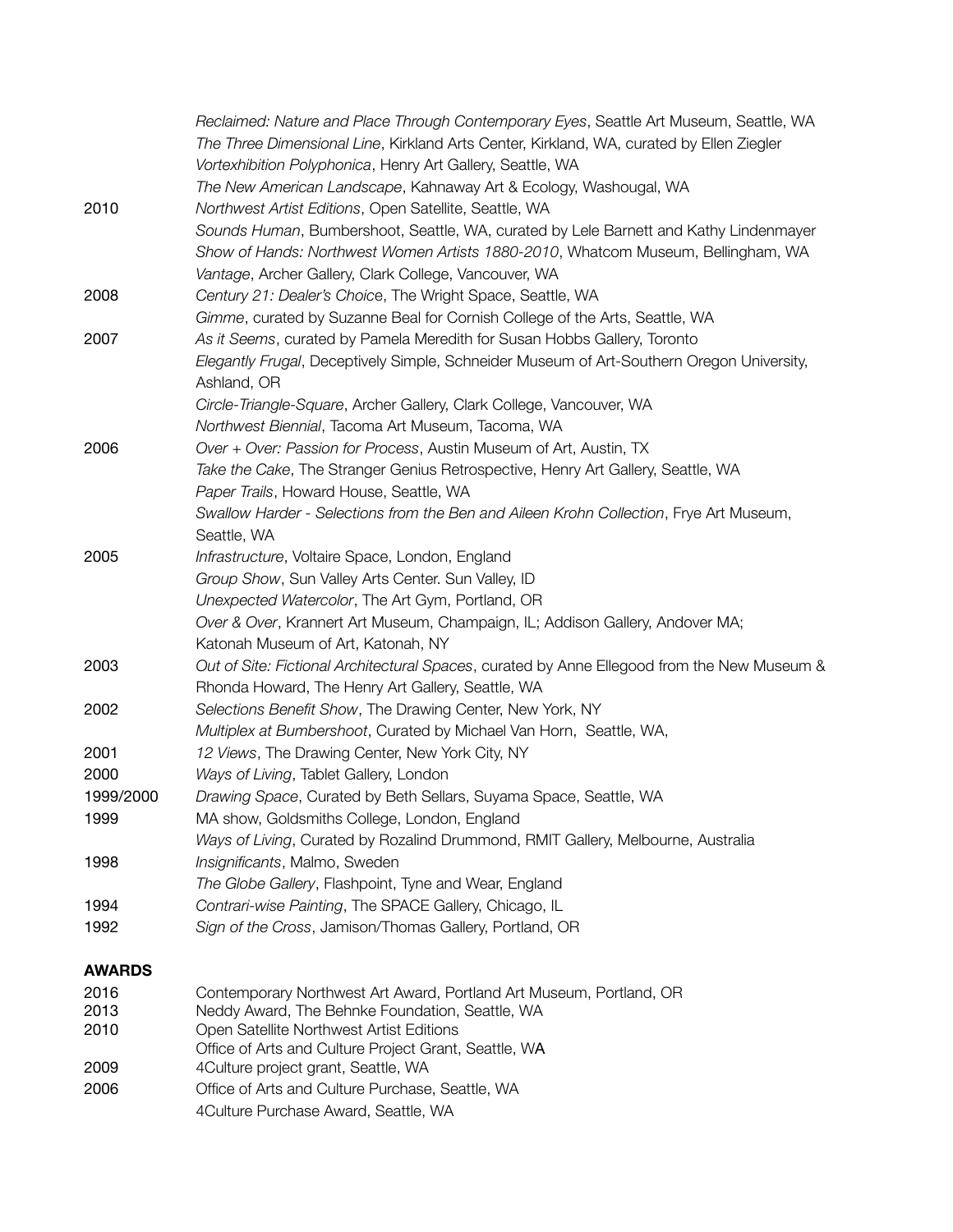|      | Gap Grant Award                                              |
|------|--------------------------------------------------------------|
| 2004 | Artist Trust Fellowship Award                                |
|      | 'The Stranger' Genius Award for a Visual Artist, Seattle, WA |
|      | Betty Bowen Award, Seattle Art Museum                        |
| 2001 | International Residencies for Artists Grant                  |
|      | Seattle Collects Purchase Award, Seattle Arts Commission     |
| 2000 | Pollock-Krasner Fellowship                                   |
|      | Poncho Special Recognition Award (Seattle Art Museum)        |
| 1996 | Pollock-Krasner Fellowship                                   |
| 1995 | Art Matters, Inc. New York Grant                             |
| 1994 | Travel Grant for MacDowell Residency                         |
| 1992 | Washington State Artist Trust GAP Grant                      |
| 1991 | King County Arts Commission Gallery Grant                    |

#### **RESIDENCIES**

- 2019 **Artist-in-Residence, Rauschenberg Residency, Captiva Island, FL**
- 2017 **Studios at MASS MoCA Residency**
- 2012 Pilchuck, Artist in Residence
- 2011 **Jentel Residency, Wyoming**
- 2009 **Illinois State University, Visiting Artist Residency**
- 2001 Vivenda Santa Iria, Penedo, Portugal
- 2000 PONCHO Artist-in-Residence at Pratt Fine Arts
- 1995 **Centrum, Port Townsend, WA**
- 1994 The MacDowell Colony, Peterborough, NH

#### **PUBLICATIONS AND REVIEWS**

- 2022 Regan, Sheila. "'Solid Object' questions the rules of dance performance." Star Tribune, May 16, 2022.
- Doolittle, Kaitlyn. "Weekend Best Bets: May 12-15." Minnesota Monthly. May 12. 2022.
- 2016 "London Line at Lisson Gallery Through March 12th 2016." Art Observed. 2016.
- 2015 Snyder, Stephanie, "Critics' Pick. ARTFORUM, January 17, 2015
- 2014 "Abstract Drawing: Curated by Richard Deacon." Texts by Dawn Ades, Richard Deacon and Anna Lovatt. Ridinghouse in association with Drawing Room, London
- 2014 Searle, Adrian. "Drawing outside the lines: Richard Deacon traces 100 years of abstraction." The Guardian, Feb 19, 2014
- 2013 Beal, Suzanne. "REPORT: Seattle," art ltd., March 2013 Ford-Terry, Whitney. "The Major Part of It Is Not Visible," ARCADE, no. 31.1, Jan 17, 2013.
- "Spotlight," New American Paintings #104, December/January 2013
- 2012 Veltkamp, Joey. "Say Hello to Victoria Haven," BEST OF: A Northwest-centric art blog, July, 11 2012
- "Take a look at Victoria Haven's lovely geometric 'landscapes'," It's Nice That, June 12, 2012. 2011 "Victoria Haven at Greg Kucera," artdish: northwest forum on visual art, Feb. 3, 2011.
- Graves, Jen. "There's No Home Like Place: If Iggy Pop and Gore-Tex Had a Baby, It Would Be Victoria Haven," The Stranger, Jan. 25, 2011.
- Rule, Kellie. "Hit the Pacific Northwest: Victoria Haven at Greg Kucera & PDX Contemporary," New American Paintings Blog, Jan. 24, 2011
- 2010 Malon, Micah. "Vantage." Critics Picks, Artforum, January, 2010
- 2009 The Editors. "The Curator's Eye," CityArts, July 1, 2009.

 Pence, Elizabeth. "Victoria Haven at Greg Kucera Gallery." Artweek, June, 2009.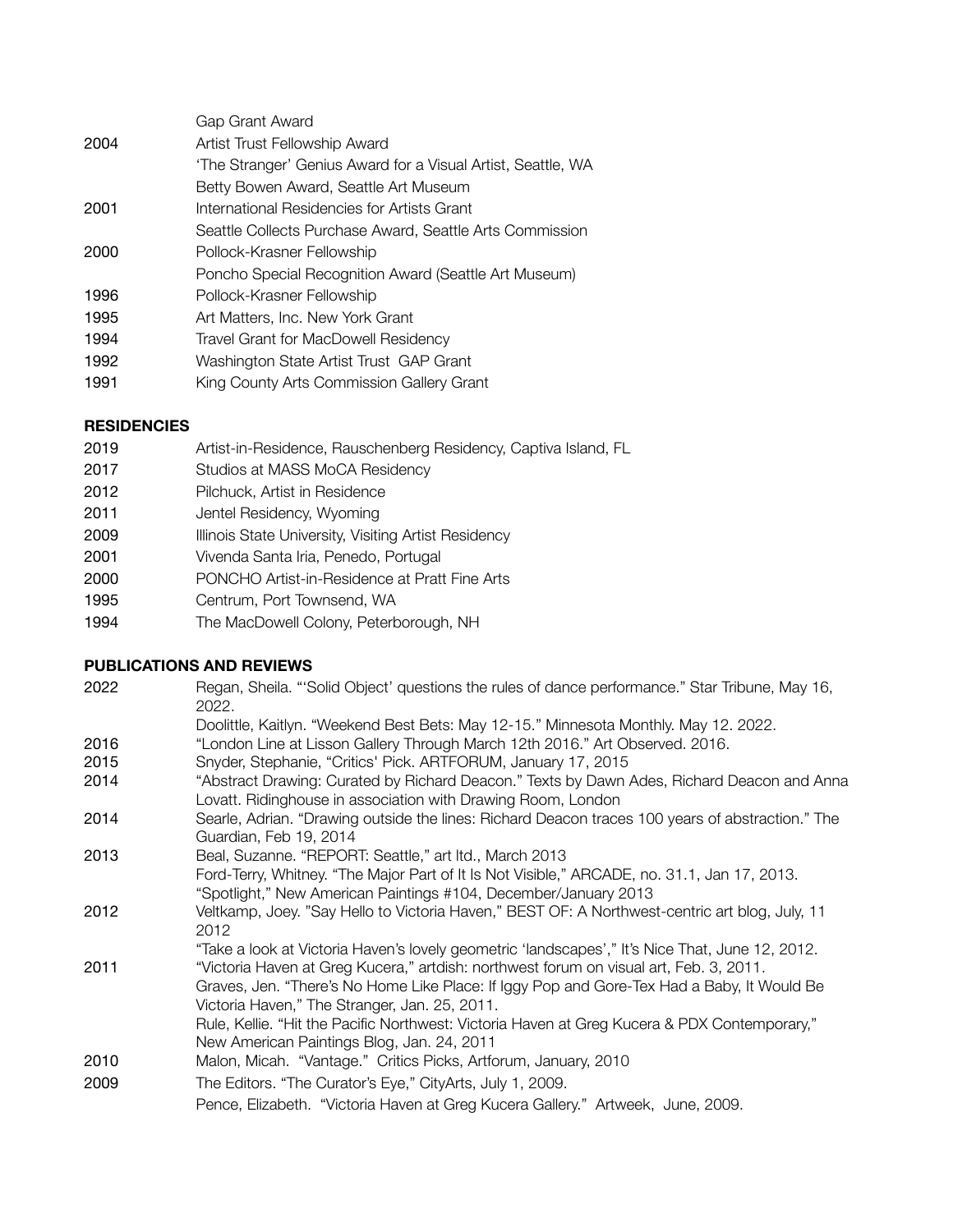|      | Gibson, Allison. "Victoria Haven," Daily Serving, May 12, 2009.                                  |
|------|--------------------------------------------------------------------------------------------------|
|      | Beal, Suzanne. "victoria haven," art ltd., May 2009.                                             |
|      | Contant, Paul. "We Can Work It Out," the Stranger, March 17, 2009                                |
| 2008 | Beal, Suzanne. "Victoria Haven at the Frye Art Museum and Howard House." Art in America, March   |
|      | 2008                                                                                             |
| 2007 | Brownson, Craig. "An Infinite But Invisible Center." The Stranger, June 27th, 2007.              |
|      | Lippens, Nate. "Abstraction takes on fresh dimensions in Haven's 'lampayingattention'."          |
|      | Seattle Post-Intelligencer, June 28th, 2007                                                      |
| 2006 | Rivet Magazine, Featured insert, Volume 17, 2006.                                                |
|      | Mandarino, Grant. "Swallowing Seattle." Artnet.com, March 30th, 2006                             |
| 2005 | Koplos, Janet. "Report from Seattle." Art in America, September 2005 #8, p.62                    |
| 2004 | Zevitas, Steven T., editor. New American Paintings [juried exhibition in print], vol. 8, no. 6.  |
|      | Boston: The Open Studios Press, January 2004.                                                    |
|      | "Victoria Haven: Howard House." Artforum. Vol 43. No 4, December 2004, p. 201.                   |
|      | Lippens, Nate. "The Stranger Genius Awards: Victoria Haven- An Artist Between Dimensions." The   |
|      | Stranger, Vol 14 no.5, Oct 14-20 2004.                                                           |
|      | "Landscapes, and the Terrain of the Body", Matthew Kangas, Seattle Times, October 8, 2004.       |
|      | "Victoria Haven's knife draws a singular 'Wonderland'", Seattle Post-Intelligencer,              |
|      | October 1st, 2004.                                                                               |
|      | "Shows of Note." The Oregonian. April 23, 2004                                                   |
| 2002 | Out of Site: Fictional Architectural Spaces, (New Museum of Contemporary Art). Essays by Anne    |
|      | Ellegood, Mark Wigley and Rhonda Lane Howard.                                                    |
|      | "Architecture: The Final Frontier", The Stranger, November 28th, 2002.                           |
|      | Farr, Sheila, Review of "Acts of Drawing" at Howard House. The Seattle Times, 2002               |
| 2000 | "Impossible Objects,"The Stranger, December 14th, 2000                                           |
| 1999 | Visual Arts Feature, Seattle Weekly, December 9, 1999.                                           |
|      | "BIO: ART - Victoria Haven," The Stranger, December 16, 1999.                                    |
|      | "Shapely Art: Simple Tools, Big Ideas in Local Drawing Show," The Stranger, Dec. 9, 1999, p. 41. |
|      | "Drawing the lines," review of Suyama show, The Seattle Times, November 11, 1999.                |
|      | "Victoria Haven: Finding More Than Meets the Eye," ArtAccess.com, March 1999.                    |
|      | New American Paintings (A Quarterly Exhibition) juried by Jenny Blessing of the Guggenheim       |
|      | Museum. Volume I, Number VI. Spring 1996                                                         |
| 1994 | "Review: Contrari-wise Painting at the Space Gallery," New Art Examiner, May 1994                |
| 1991 | "Review: King County Five Artists Show," Reflex Magazine, May 1991                               |
|      | COMMICCIONIC                                                                                     |

#### **COMMISSIONS**

- 2008 Seattle City Light Lobby Project, Seattle, WA
- King County Library Installation, Black Diamond
- 2007 Westlake/Terry Project, Foyer Installation, Seattle, WA
- 1999 Robert Ryman, New York, NY (wall drawing installation for private home)
- 1993 Talbot/Hagen Corporation, Bellingham, WA (Three 60" x 48" paintings for permanent collection)

## **SELECTED COLLECTIONS**

Amgen, Thousand Oaks, CA City of Seattle Portable Works, Seattle, WA 4Culture and King County Public Art, Portable Works Collection, Seattle, WA